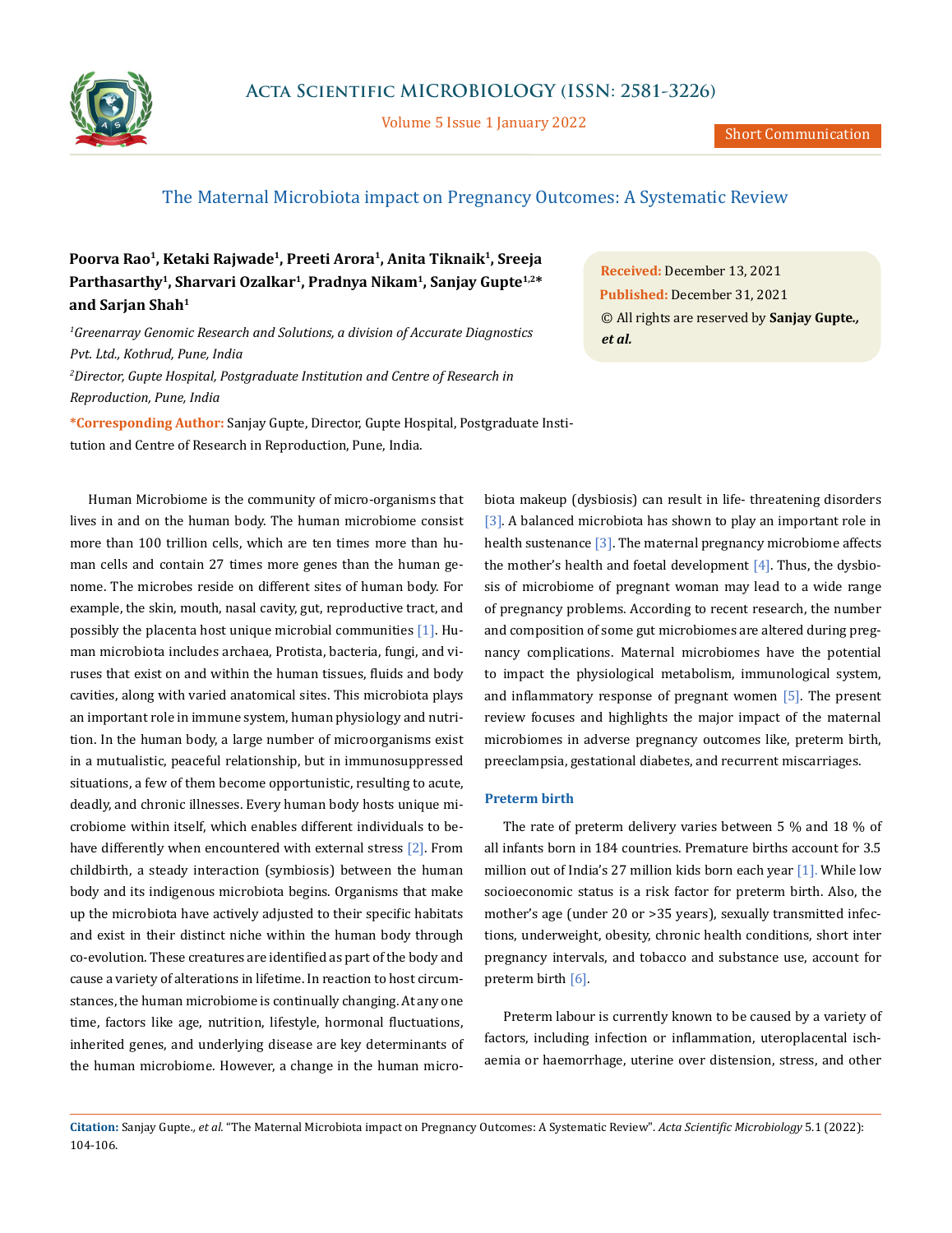immune-mediated processes [7]. In the second and third trimesters, maternal abdominal surgery might increase contractions, resulting in a premature birth. Medical conditions in the mother, including thyroid illness, asthma, diabetes, and hypertension, are linked to a higher likelihood of premature births, many of which are due to maternal complications. A history of cervical cone biopsy samples or loop electrocautery excision treatments for premalignant cervical diseases, as well as numerous uterine defects such the existence of a septum, have all been linked to an increased risk of spontaneous premature birth [8].

Intrauterine infection is one of the reasons for preterm birth, which is mostly caused by oral microbial species than the urogenital tract microbiome. From study, which found out the presence of gut-associated microbes in amniotic fluid of women with preterm premature rupture of membranes, it can be hypothesised that, the gut microbiome is a potential source of intrauterine infection. Gut-associated bacteria might colonise the vaginal canal and ascend also, hematogenous transmission from the gut lumen to the circulation may occur  $[6]$ . The vaginal microbiota associated with bacterial vaginosis has been linked to an increased risk of sexually transmitted infections, which can lead to premature delivery. Bacterial vaginosis is also a risk factor for preterm delivery, yet a comprehensive, detailed analysis indicated that even eradicating bacterial vaginosis did not result in a substantial reduction in preterm birth risk [6].

#### **Gestational diabetes**

Gestational diabetes raises the risk of maternal problems such gestational hypertension, which raises the chance of Caesarean delivery and premature birth. Pregnant women's gut microbiomes have been linked to pre-pregnancy body weight and excessive weight gain during pregnancy. A recent research that looked at the gut microbiota's composition during pregnancy discovered considerable gut microbiome remodelling from the first to the third trimester  $[5]$ . The composition of the first trimester was most similar to that of non-pregnant women, whereas the changes from the first to the third trimester included increased between- subject diversity but decreased within-subject diversity, with the majority of women demonstrating increased abundance of Proteobacteria, a microorganism associated with inflammation-related shifts in the gut microbiome. During the first trimester, women who acquired gestational diabetes had the least diverse gut microbiota  $[6]$ .

Ruminococcaceae, Parabacteroides distasonis, and Prevotella microbiota were shown to be abundant in women with gestational diabetes in several investigations. These bacterial communities are linked to glucose metabolism and insulin signalling. Furthermore, increased expression of serum zonulin, a measure of gut epithelial permeability, in women with gestational diabetes during early pregnancy suggests a potential relationship between gut microbiota and gestational diabetes. But, the relationship between gut microbiota dysbiosis and metabolism in women with gestational diabetes is still unclear. Lifestyle changes and metformin medication revealed signs of gut microbiota manipulation and can be shown to be beneficial in maintaining glucose homeostasis [10].

#### **Preeclampsia**

Pregnancies complicated by severe preeclampsia have a greater risk of maternal and perinatal morbidity, as well as a higher rate of placental abruption. Preeclampsia also puts the offspring at danger later in life, with a two-fold increased risk of stroke. The "foetal roots of adult illness theory" and shared genetic risk factors between mother and foetus have previously been used to explain this increased risk. However, a new theory proposes that preeclampsia- related changes in the maternal gut microbiota may affect embryonic gut development and contribute to future illness [11]. One research looked at the presence of bacteria in preeclamptic women's amniotic fluid and found that the amniotic fluid infection has a little impact in the development of preeclampsia [10].

A study has detected the presence of *Lactobacillus iners, Ureaplasma, Sneathia, Leptotrichia*, and *Streptococcus* species in the amniotic fluid of women with pre-eclampsia, which used techniques like, traditional microbial culture techniques and broad range and group-specific polymerase chain reaction (PCR) assays targeting the 16S ribosomal RNA (rRNA) gene. Another study found out the the presence of periodontal pathogens such as Actinobacillus actinomycetemcomitans, *Fusobacterium nucleatum*, *Porphyromonas gingivalis*, *Prevotella intermedia, Tannerella forsythensis*, and *Treponema denticola*, which used real-time PCR to investigate placental tissue. But, the particular organism(s) that might cause preeclampsia remains unknown. The current investigation was founded on the idea that one or more infectious pathogens present in the placenta induce pre-eclampsia, with a dominant organism causing the illness [9,11].

105

**Citation:** Sanjay Gupte*., et al.* "The Maternal Microbiota impact on Pregnancy Outcomes: A Systematic Review". *Acta Scientific Microbiology* 5.1 (2022): 104-106.